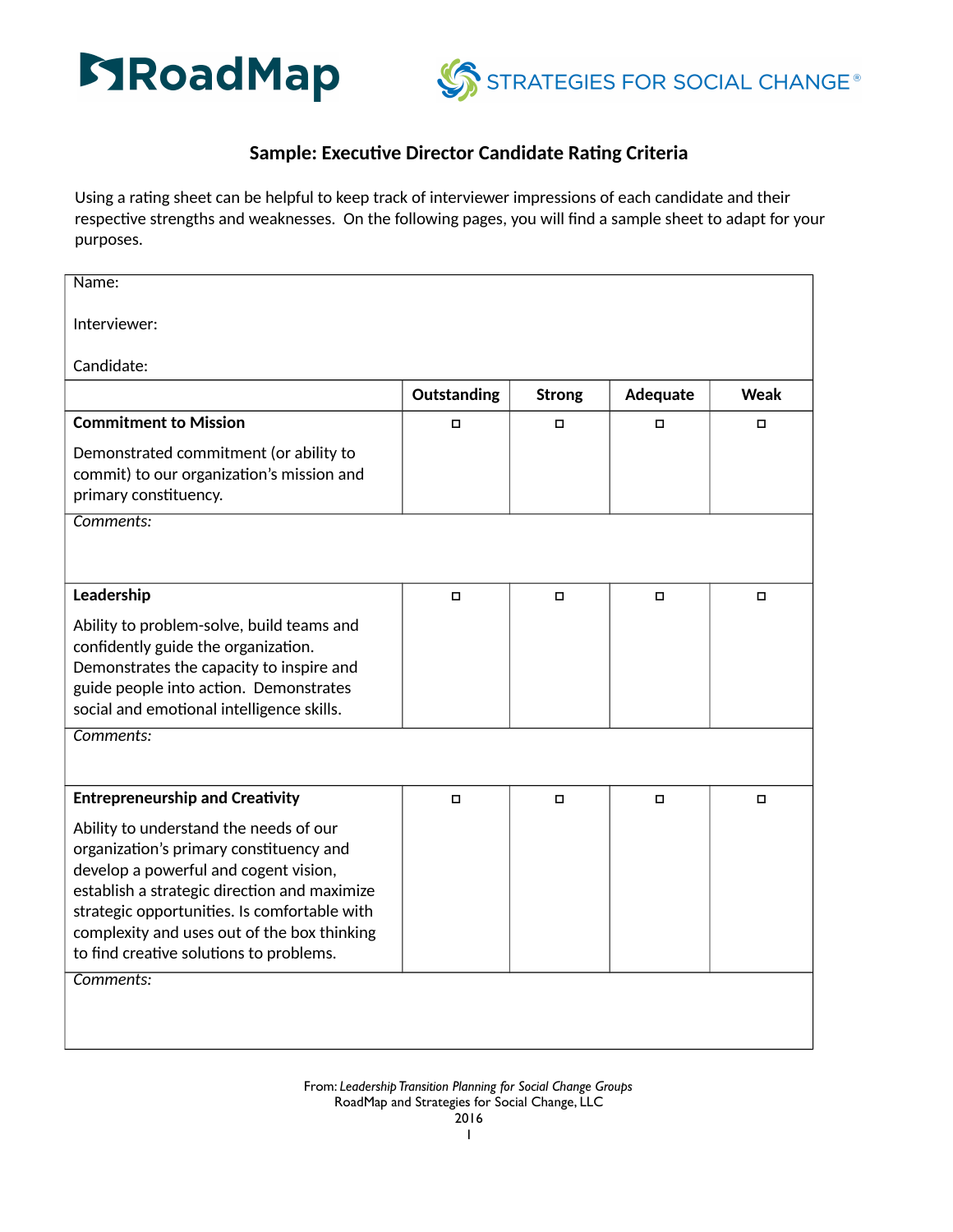



|                                                                                                                                                                                                                                                                      | Outstanding | <b>Strong</b> | Adequate | Weak   |
|----------------------------------------------------------------------------------------------------------------------------------------------------------------------------------------------------------------------------------------------------------------------|-------------|---------------|----------|--------|
| <b>Fundraising</b>                                                                                                                                                                                                                                                   | $\Box$      | $\Box$        | $\Box$   | $\Box$ |
| Ability to develop and lead a diversified,<br>sophisticated fundraising strategy including<br>cultivating foundation support, individual<br>donors and government grants that will<br>expand the organization's resources in order<br>to better achieve its mission. |             |               |          |        |
| Comments:                                                                                                                                                                                                                                                            |             |               |          |        |
| <b>General Management &amp; Internal</b><br><b>Operations/Systems</b>                                                                                                                                                                                                | $\Box$      | $\Box$        | $\Box$   | $\Box$ |
| Advanced knowledge and practice in<br>organizational development. Ability to<br>accurately diagnose organizational problems,<br>oversee implementation of management<br>systems and effectively manage change<br>initiatives.                                        |             |               |          |        |
| Comments:                                                                                                                                                                                                                                                            |             |               |          |        |
| <b>Staff Leadership/Supervision</b>                                                                                                                                                                                                                                  | $\Box$      | $\Box$        | $\Box$   | $\Box$ |
| Ability to select, motivate, and develop staff<br>to achieve excellence. Has a commitment to<br>staff development and building an<br>organizational learning culture.                                                                                                |             |               |          |        |
| Comments:                                                                                                                                                                                                                                                            |             |               |          |        |
| <b>Financial Leadership</b>                                                                                                                                                                                                                                          | о           | $\Box$        | 0        | 0      |
| Is financially literate and able to provide<br>appropriate levels of guidance and oversight<br>on financial management issues.                                                                                                                                       |             |               |          |        |
| Comments:                                                                                                                                                                                                                                                            |             |               |          |        |